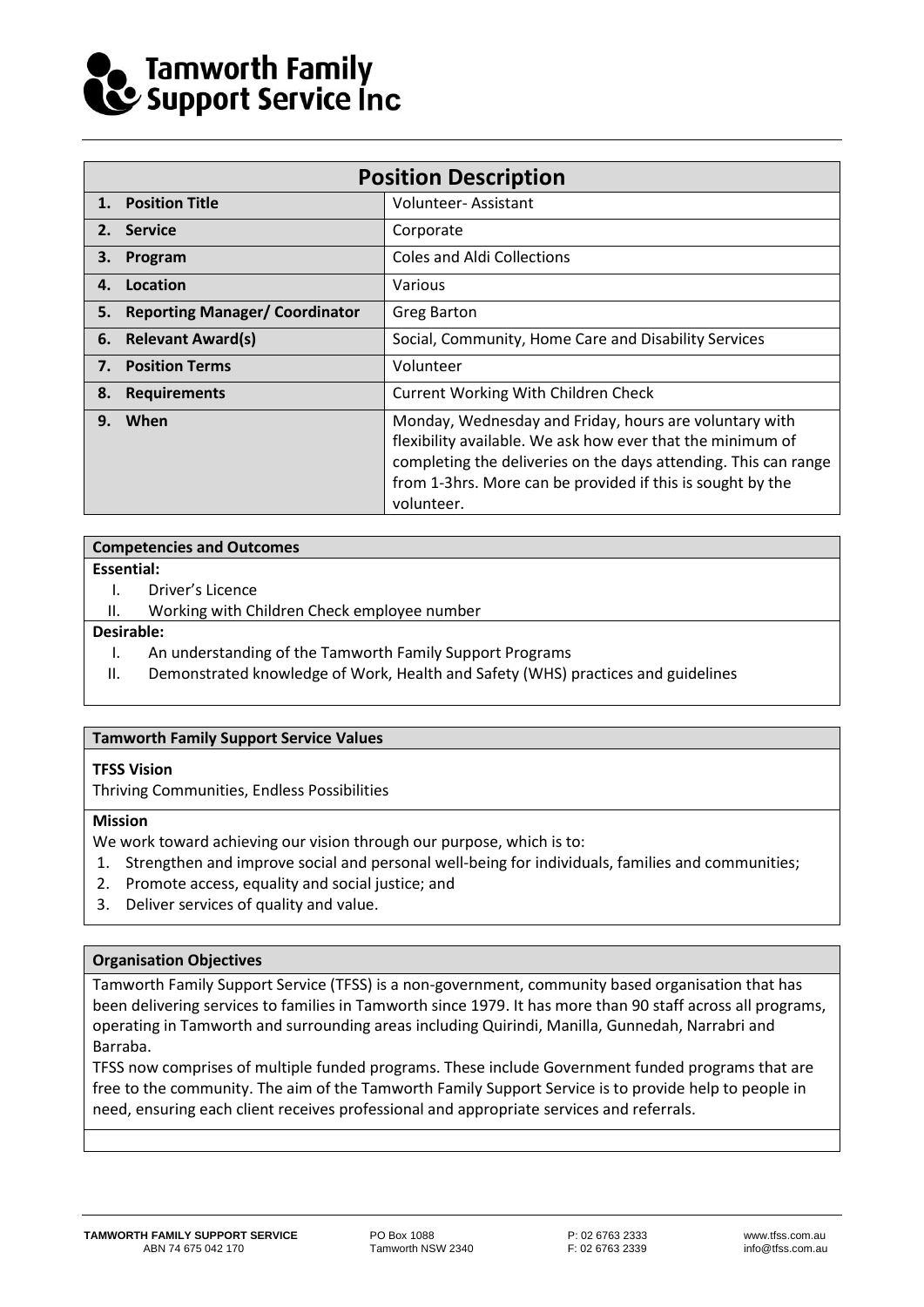## Tamworth Family<br>Cy Support Service Inc

#### **TFSS Vision**

Thriving Communities, Endless Possibilities

#### **Mission**

We work toward achieving our vision through our purpose, which is to:

- 1. Strengthen and improve social and personal well-being for individuals, families, and communities;
- 2. Promote access, equality, and social justice; and
- 3. Deliver services of quality and value.

#### **TFSS Values**

TFSS is supported by a set of values which guide the way we work, make decisions, and provide services. We define these values as:

- Diversity: To accept and appreciate differences
- Integrity: To always act with honesty and professionalism
- Community: To have a sense of responsibility and contribution
- Leadership: To utilise our position to drive change
- Partnerships: To work collaboratively to deliver the best outcomes

#### **Program and Position Objectives**

To provide support the TFSS programs through the collection and delivery of donations to various organisational sites

#### **Duties**

- Pick up of goods from Local Businesses
- Recording of donated goods
- Communicating with program staff of when and what has been donated
- Deliver to locations as requested or directed

| <b>Key Accountabilities</b>    |                                                                                                                                                                                                                                                                                                                                                                                                                                                                                      |                                       |  |  |  |
|--------------------------------|--------------------------------------------------------------------------------------------------------------------------------------------------------------------------------------------------------------------------------------------------------------------------------------------------------------------------------------------------------------------------------------------------------------------------------------------------------------------------------------|---------------------------------------|--|--|--|
| <b>Key Performance</b><br>Area | <b>Expected Outcomes</b>                                                                                                                                                                                                                                                                                                                                                                                                                                                             | <b>Key Performance</b><br>Indicator/s |  |  |  |
| Key Competencies               | Build and maintain a professional rapport with each<br>$\bullet$<br>service program within TFSS<br>Implement an understanding of the Children and Young<br>$\bullet$<br>Persons (Care & Protection) Act [1998]<br>Prioritise to achieve the objectives of TFSS and the<br>$\bullet$<br>objectives of each program<br>Provide appropriate communication based on the<br>$\bullet$<br>audience receiving<br>Follow processes and systems to maintain accurate<br>$\bullet$<br>records. | As required                           |  |  |  |
| <b>Responsibilities</b>        | A position at this level may include some of the following<br>inputs or those of a similar value:<br>undertake routine activities of a clerical and/or support<br>$\bullet$                                                                                                                                                                                                                                                                                                          | As required                           |  |  |  |
|                                | nature;                                                                                                                                                                                                                                                                                                                                                                                                                                                                              |                                       |  |  |  |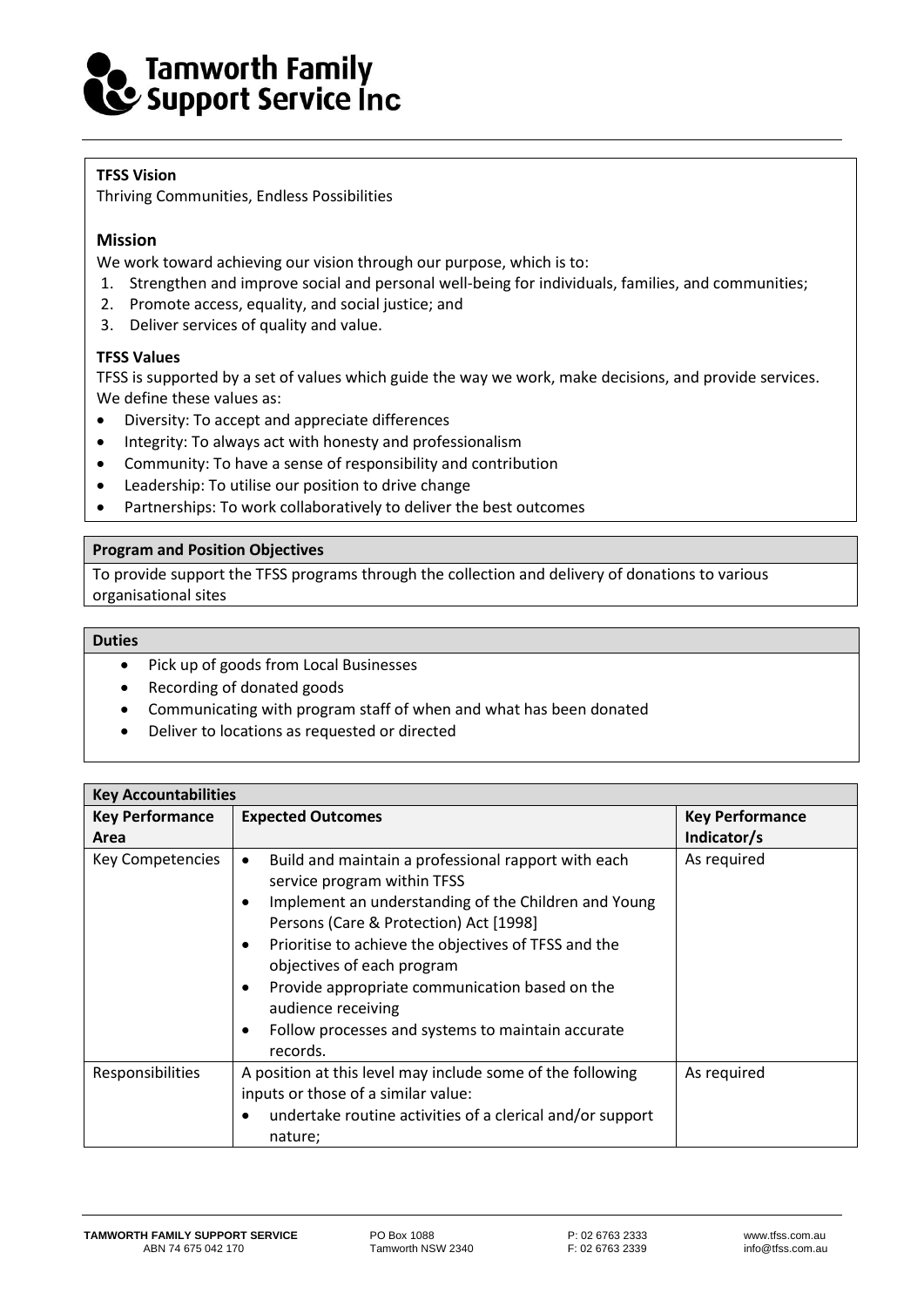# **De Tamworth Family<br>Ce Support Service Inc**

| <b>Key Accountabilities</b>                                            |                                                                                                                                                                                                                                                                                                                                                                                                                                                                                                                                                                                                                                                                                     |                                                                                                      |  |  |  |
|------------------------------------------------------------------------|-------------------------------------------------------------------------------------------------------------------------------------------------------------------------------------------------------------------------------------------------------------------------------------------------------------------------------------------------------------------------------------------------------------------------------------------------------------------------------------------------------------------------------------------------------------------------------------------------------------------------------------------------------------------------------------|------------------------------------------------------------------------------------------------------|--|--|--|
| <b>Key Performance</b>                                                 | <b>Expected Outcomes</b>                                                                                                                                                                                                                                                                                                                                                                                                                                                                                                                                                                                                                                                            | <b>Key Performance</b>                                                                               |  |  |  |
| Area                                                                   |                                                                                                                                                                                                                                                                                                                                                                                                                                                                                                                                                                                                                                                                                     | Indicator/s                                                                                          |  |  |  |
|                                                                        | undertake straightforward operation of keyboard<br>$\bullet$<br>equipment including data input and word processing at a<br>basic level;<br>provide routine information including general reception<br>$\bullet$<br>and telephonist duties;<br>provide general stenographic duties;<br>$\bullet$<br>apply established practices and procedures;<br>$\bullet$<br>undertake routine office duties involving filing, recording,<br>$\bullet$<br>checking and batching of accounts, invoices, orders,<br>stores requisitions and maintenance of an existing<br>records system                                                                                                            |                                                                                                      |  |  |  |
| Skills, knowledge,<br>experience,<br>qualifications<br>and/or training | developing knowledge of the workplace function and<br>$\bullet$<br>operation;<br>basic knowledge of administrative practices and<br>$\bullet$<br>procedures relevant to the workplace;<br>a developing knowledge of work practices and policies of<br>$\bullet$<br>the relevant work area;<br>basic numeracy, written and verbal communication skills<br>$\bullet$<br>relevant to the work area;<br>at this level employers are required to offer substantial<br>$\bullet$<br>on-the-job training.                                                                                                                                                                                  | As required                                                                                          |  |  |  |
| Organisational<br>relationships                                        | Work under direct supervision<br>$\bullet$                                                                                                                                                                                                                                                                                                                                                                                                                                                                                                                                                                                                                                          | As required                                                                                          |  |  |  |
| Finance and<br>Administration                                          | Accurately and objectively report feedback<br>$\bullet$<br>Ensure completion of timesheets and have them sent<br>$\bullet$<br>through to the Program Manager weekly/fortnightly<br>(delete as required)<br>Ensure all appropriate receipts and travel claims are sent<br>$\bullet$<br>through with time sheets                                                                                                                                                                                                                                                                                                                                                                      | Meets TFSS policies<br>and procedures                                                                |  |  |  |
| Professional<br>Development                                            | Participate in supervision<br>$\bullet$<br>Assist management to identify employee's own<br>$\bullet$<br>professional development needs<br>Attend relevant professional development opportunities<br>$\bullet$<br>in order to fulfil your role<br>Participate in cultural competencies, training and<br>٠<br>activities<br>Where required, provide in-house training to other<br>$\bullet$<br>Tamworth Family Support Service staff at the completion<br>of training attended outside the service<br>Actively participate in a service evaluation and staff<br>$\bullet$<br>appraisals, review of job descriptions<br>Attend relevant meetings in relation to your role<br>$\bullet$ | Successful completion<br>training courses<br>Applied knowledge and<br>skills in the workforce<br>90% |  |  |  |
| Workplace<br><b>Standards</b>                                          | Understand and comply with Tamworth Family Support<br>$\bullet$<br>Service policies, procedures and workplace standards<br>Maintain and ensure privacy and confidentiality<br>٠                                                                                                                                                                                                                                                                                                                                                                                                                                                                                                     | As per TFSS policies<br>and procedures                                                               |  |  |  |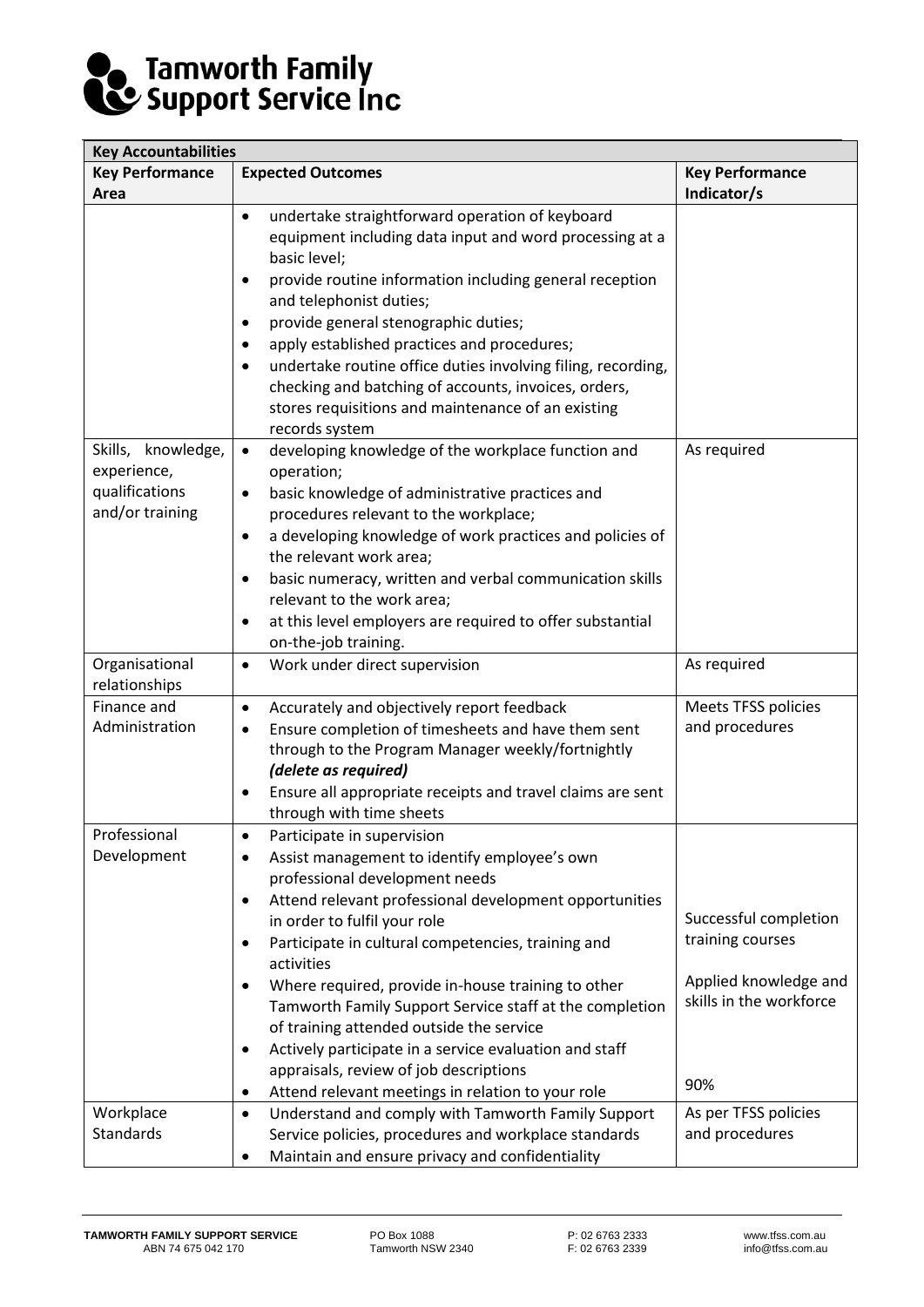# **De Tamworth Family<br>Ce Support Service Inc**

| <b>Key Accountabilities</b>                |                                                                                                                                                                                                                                                                                                                                                                                                                                                                                                                                                                                                                                                                                                                                       |                                                                                                             |  |  |  |
|--------------------------------------------|---------------------------------------------------------------------------------------------------------------------------------------------------------------------------------------------------------------------------------------------------------------------------------------------------------------------------------------------------------------------------------------------------------------------------------------------------------------------------------------------------------------------------------------------------------------------------------------------------------------------------------------------------------------------------------------------------------------------------------------|-------------------------------------------------------------------------------------------------------------|--|--|--|
| <b>Key Performance</b>                     | <b>Expected Outcomes</b>                                                                                                                                                                                                                                                                                                                                                                                                                                                                                                                                                                                                                                                                                                              | <b>Key Performance</b>                                                                                      |  |  |  |
| Area                                       |                                                                                                                                                                                                                                                                                                                                                                                                                                                                                                                                                                                                                                                                                                                                       | Indicator/s                                                                                                 |  |  |  |
|                                            | Take active responsibility for your own well being in the<br>$\bullet$<br>workplace and gain assistance if required<br>Use TFSS resources efficiently and effectively and treat<br>$\bullet$<br>them with due care<br>Advise your manager or team leader of any obligations in<br>$\bullet$<br>relation to secondary employment<br>Report any improper conduct<br>$\bullet$<br>Assist in the general maintenance, cleanliness and<br>$\bullet$                                                                                                                                                                                                                                                                                        |                                                                                                             |  |  |  |
|                                            | presentation of workplace facilities                                                                                                                                                                                                                                                                                                                                                                                                                                                                                                                                                                                                                                                                                                  |                                                                                                             |  |  |  |
| Safety & Risk<br>Management                | Take reasonable care of your own health and safety<br>$\bullet$<br>Take reasonable care that your own acts or omissions do<br>$\bullet$<br>not adversely affect the heath and safety of others<br>Comply, so far as you are reasonably able, with<br>$\bullet$<br>reasonable instructions, policies and procedures to assist<br>TFSS to comply with the Work Health and Safety Act<br>Raise any concerns in relation to WHS with your Health<br>٠<br>and Safety Representative or Manager<br>Report all accidents, incidents, injuries, hazards and<br>٠<br>equipment faults to your Supervisor, Manager or Health<br>and Safety Representative immediately<br>Report to work in a fit and proper condition, so that you<br>$\bullet$ | 100% compliance as<br>per Tamworth Family<br>Support policies and<br>procedures and<br>relevant Legislation |  |  |  |
|                                            | are able to competently undertake your duties                                                                                                                                                                                                                                                                                                                                                                                                                                                                                                                                                                                                                                                                                         |                                                                                                             |  |  |  |
| Client Safety &<br><b>Child Protection</b> | Provide a safe, comfortable physical environment for<br>$\bullet$<br>clients and their children.<br>As a mandatory reporter you have a legal obligation to<br>٠<br>report to the Community Services Helpline any<br>incidences of child abuse and neglect or if you have<br>reasonable grounds to suspect that a child is at risk of<br>harm to children and/or young people.<br>Report any misconduct committed by staff against a<br>person under 18 years<br>Ensure that your actions do not expose clients or<br>٠<br>children to harm<br>Assist in the reporting any complaints and investigation<br>$\bullet$<br>of all relevant issues as prescribed by the NSW<br>Ombudsman Act 1974 (NSW)                                    | As per Children's and<br>Young Person's (Care<br>and Protection) Act<br>Chapter 16 A                        |  |  |  |
| Professionalism<br>and Conduct             | Work as part of a team in delivering quality outcomes for<br>$\bullet$<br><b>TFSS</b><br>Maintain professional relationships with TFSS program,<br>٠<br>Funding Body/s, community at large and all relevant<br>stakeholders                                                                                                                                                                                                                                                                                                                                                                                                                                                                                                           | Meets policy<br>requirements                                                                                |  |  |  |
| Complaints                                 | All complaints are acted on and handled within policy<br>$\bullet$<br>Manager is aware of complaints ASAP                                                                                                                                                                                                                                                                                                                                                                                                                                                                                                                                                                                                                             | Compliance with TFSS<br>Policies and<br>Procedures                                                          |  |  |  |